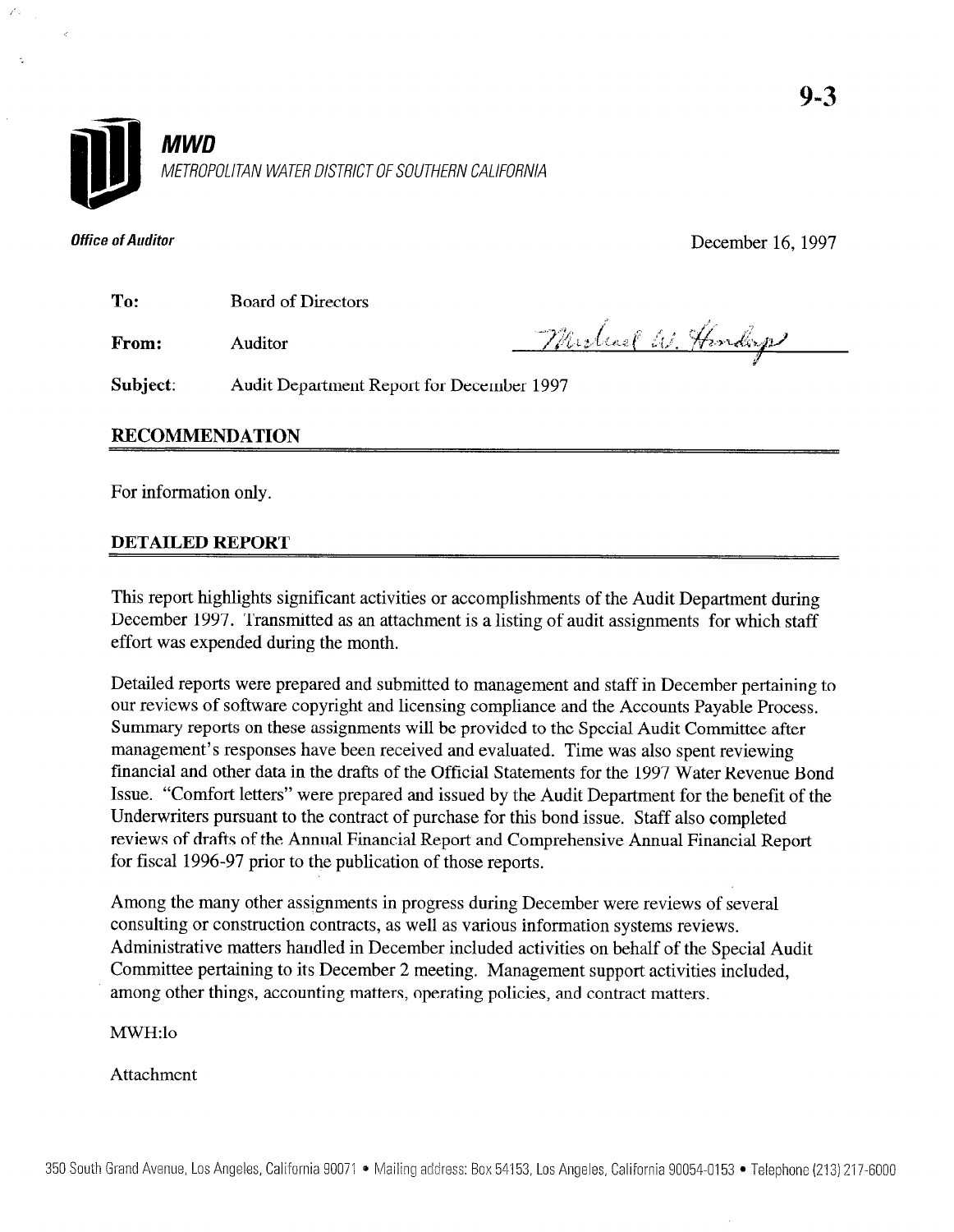### 12/16/97 **ATTACHMENT** Page 1 of 5

Audit Department Report<br>for December 1997<br>ACTIVITIES IN PROGRESS yang Pilip

| <b>Safeguards over District Assets</b>                            |                                                                                                                                                                        |                                                                                                                                                                                                                   |                           |  |
|-------------------------------------------------------------------|------------------------------------------------------------------------------------------------------------------------------------------------------------------------|-------------------------------------------------------------------------------------------------------------------------------------------------------------------------------------------------------------------|---------------------------|--|
| <b>Assignment Name</b>                                            | <b>Description</b>                                                                                                                                                     | <b>Status or Estimated Completion</b>                                                                                                                                                                             | <b>Significant Events</b> |  |
| Software Licensing<br>Review                                      | Evaluate the status of physical and<br>accounting controls over<br>microcomputer software; review<br>compliance with software copyright<br>and licensing laws.         | This assignment was completed and a detailed<br>report was issued to management.                                                                                                                                  |                           |  |
| Post-Implementation<br>Review of the PeopleSoft<br>Payroll System | Review the PeopleSoft Payroll System<br>to determine if controls are adequate<br>and output is authorized, complete,<br>accurate, secure and reliable.                 | Preliminary planning and survey procedures<br>relating to the PeopleSoft Payroll System were<br>initiated in December.                                                                                            |                           |  |
| Information Technology<br>Projects Status<br>Assessment           | Evaluate the adequacy and accuracy<br>of project management efforts<br>pertaining to District-wide Information<br>Technology (IT) projects.                            | Staff provided information pertaining to the latest<br>status report of District-wide IT project reporting.<br>An evaluation of the current procedures used to<br>collect and generate the reports was commenced. |                           |  |
| Miscellaneous Financial<br>Reviews                                | Perform miscellaneous reviews of<br>financial areas whenever required in<br>the circumstances.                                                                         | Continuing assignment.                                                                                                                                                                                            |                           |  |
| Miscellaneous EDP<br>Assignments                                  | Perform miscellaneous information<br>systems reviews whenever required in<br>the circumstances.                                                                        | Continuing assignment.                                                                                                                                                                                            |                           |  |
| Monthly Petty Cash<br>Counts                                      | On a monthly basis, review and test<br>selected petty cash funds to ensure<br>controls are adequate and funds are<br>completely and accurately recorded.               | Petty cash funds were tested at the Glendora<br>facility during December.                                                                                                                                         |                           |  |
| <b>Accounts Payable</b><br>Process Review                         | Review Accounts Payable payments<br>process and other concerns of the<br>Controller; review the process for<br>possible improvements in controls<br>and effectiveness. | The assignment was completed and a detailed<br>report was issued to management.                                                                                                                                   |                           |  |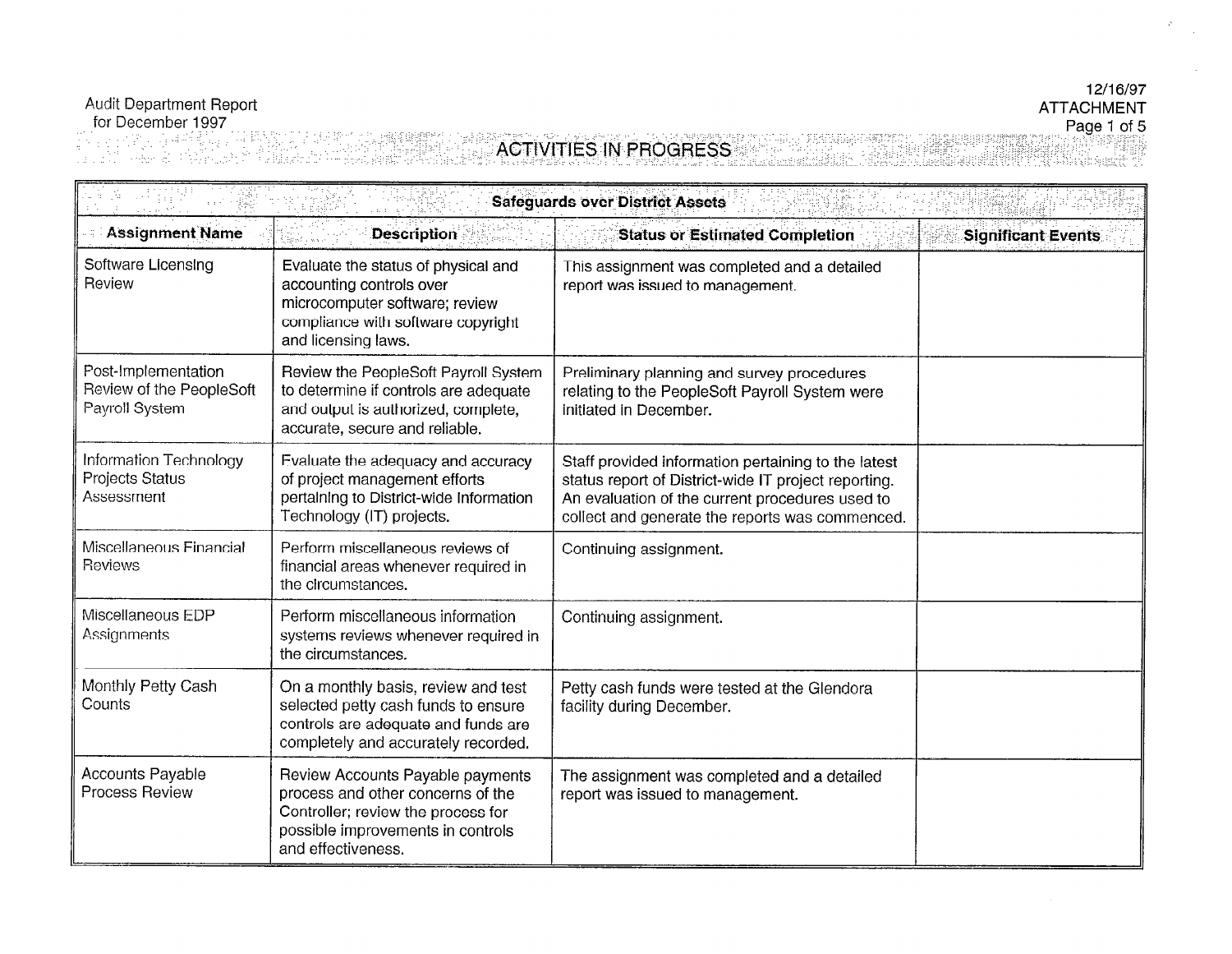# Audit Department Report<br>for December 1997

**ALL SERVICE ACTIVITIES IN PROGRESS** HTEL<sub>E</sub> vell skrypt van d<br>Societate voor de Greek unak 195

| <b>Safeguards over District Assets</b>       |                                                                                                                                                                                                                          |                                                                                                                                                                                                                                                                 |                           |
|----------------------------------------------|--------------------------------------------------------------------------------------------------------------------------------------------------------------------------------------------------------------------------|-----------------------------------------------------------------------------------------------------------------------------------------------------------------------------------------------------------------------------------------------------------------|---------------------------|
| <b>Assignment Name</b>                       | <b>Description</b>                                                                                                                                                                                                       | <b>Status or Estimated Completion</b>                                                                                                                                                                                                                           | <b>Significant Events</b> |
| <b>Monitor Eastside</b><br>Reservoir Project | Document controls over Eastside<br>Reservoir Project (ERP); develop plan<br>to ensure adequate audit coverage of<br>ERP in future years; perform audits of<br>selected ERP contracts.                                    | Detail testing pertaining to a review of Contract<br>No. 1452 with Atkinson-Washington-Zachry was<br>resumed during the month.                                                                                                                                  |                           |
| Monitor Inland Feeder<br>Project             | Document controls over Inland<br>Feeder Project (IFP); develop plan to<br>ensure adequate audit coverage of<br>the project in future years; perform<br>audits of selected IFP contracts.                                 | Audit observation sheets pertaining to a review of<br>contract No. 4530 with Parsons Brinckerhoff<br>Quade and Douglas, Inc. were provided to staff<br>for review and comments. A draft report will be<br>issued to management by month-end.                    |                           |
| <b>Consulting Agreement</b><br>Audits        | Develop an ongoing plan for ongoing<br>audits of consulting service<br>agreements; conduct selected<br>agreement audits.                                                                                                 | During its December 2 meeting, the Special Audit<br>Committee considered the San Diego County<br>Water Authority's contract audit request. As a<br>result, several contract reviews were added to this<br>assignment and preliminary planning was<br>commenced. |                           |
| Joint Desalination Project                   | Review and document recording and<br>reporting procedures, monitor costs<br>and test for compliance with<br>agreements related to the District's<br>participation in the Seawater<br>Desalination Demonstration Project. | Preliminary planning and survey procedures<br>pertaining to the review of the Joint Desalination<br>Project were completed in December. Detailed<br>testing will commence in January.                                                                           |                           |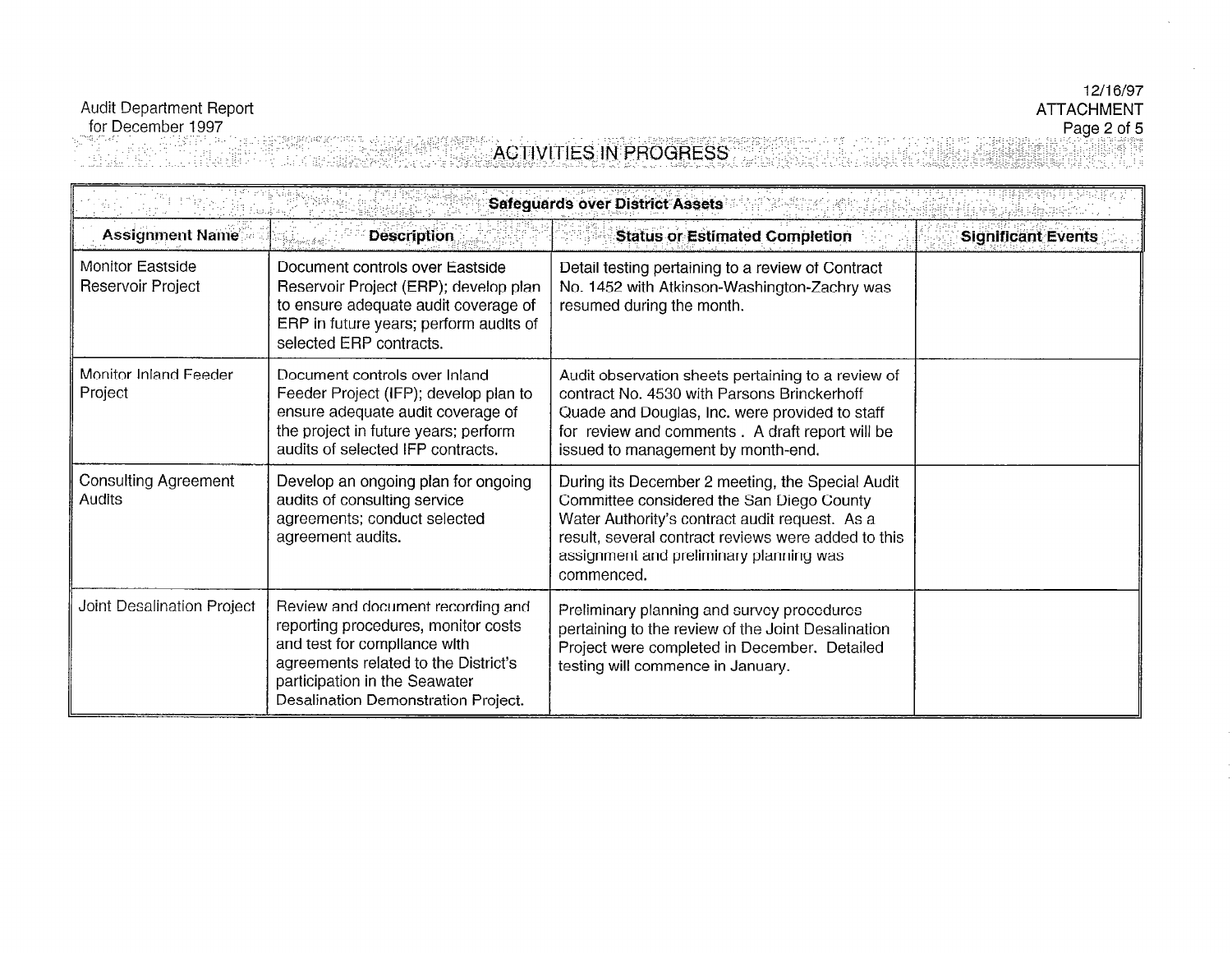## 12/16/97 **ATTACHMENT**

Audit Department Report<br>for December 1997<br>and the ACTIVITIES IN PROGRESS Page 3 of 5

| <b>Management Advisory Services</b>            |                                                                                                                                                                              |                                                                                                                 |                           |
|------------------------------------------------|------------------------------------------------------------------------------------------------------------------------------------------------------------------------------|-----------------------------------------------------------------------------------------------------------------|---------------------------|
| <b>Assignment Name</b>                         | <b>Description</b><br>w                                                                                                                                                      | <b>Status or Estimated Completion</b>                                                                           | <b>Significant Events</b> |
| Surname or Review<br>Contracts                 | Review drafts of contracts, certain<br>Board letters and other relevant<br>matters prior to their completion.                                                                | Continuing assignment.                                                                                          |                           |
| Overall Internal Control<br>Assessment Project | Evaluate the District's internal control<br>environment and review proposed<br>Operating Policies in light of framework<br>recommendations contained in the<br>COSO Report.  | Input was provided to staff on various Operating<br>Policies during December.                                   |                           |
| Monitor Oracle Version 10<br>Upgrade           | Monitor implementation of the Oracle<br>Financials Version 10 Upgrade.                                                                                                       | Information systems auditors continued to monitor<br>the activities of implementation team during the<br>month. |                           |
| Monitor Windows NT<br>Implementation           | Monitor implementation and District-<br>wide rollout of the Windows NT<br>operating system.                                                                                  | Information systems auditors continued their<br>review of this implementation process during the<br>month.      |                           |
| Special Audit Committee<br>Support             | Provide administrative and logistical<br>support to the Special Audit<br>Committee as necessary, including<br>preparation for and participation in all<br>Committee meetings | Administrative support was provided in support of<br>the Committee's December 2, 1997 meeting.                  |                           |
| Board and Committee<br>Activities              | To provide Board and Committee<br>support, as necessary, and attend<br>and participate in meetings (other<br>than the Special Audit Committee).                              | Continuing assignment.                                                                                          |                           |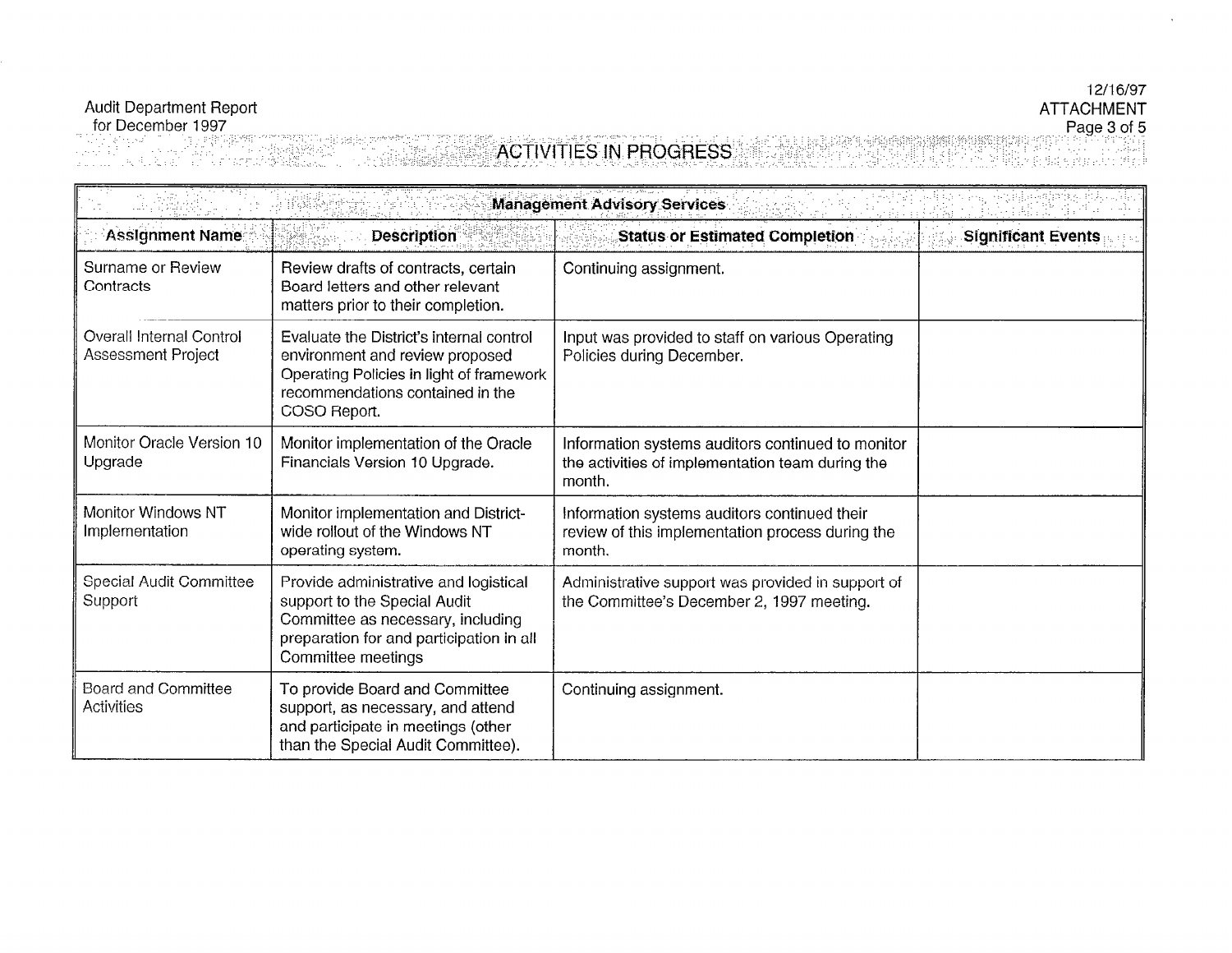# Audit Department Report<br>for December 1997

## 12/16/97 ATTACHMENT<br>Page 4 of 5 **Marie Victor**

 $\Delta$ 

TI MULLARI LARENCE DESERVA ACTIVITIES IN PROGRESS  $\mathcal{A}_{\mathcal{L} \times \mathcal{L}}$ 2536 XH

| <b>Management Advisory Services</b>                                                             |                                                                                                                                               |                                                                                                                                                                                                                                                                                                                                                                                   |                           |
|-------------------------------------------------------------------------------------------------|-----------------------------------------------------------------------------------------------------------------------------------------------|-----------------------------------------------------------------------------------------------------------------------------------------------------------------------------------------------------------------------------------------------------------------------------------------------------------------------------------------------------------------------------------|---------------------------|
| <b>Assignment Name</b><br>Administrative Assistance<br>to MWD Management and  <br><b>Others</b> | Description<br>Provide advice and assistance to<br>MWD management or staff, as<br>needed, and participate in meetings or<br>other activities. | <b>Status or Estimated Completion</b><br>Continuing assignments include Executive<br>Council and Operating & Organizational Review<br>Committee participation. Also includes<br>participation in the Information Technology<br>Committee, the Contract Administration Steering<br>Committee, the Time and Labor Steering<br>Committee, and the IT Governance Development<br>Team. | <b>Significant Events</b> |

|                                                     |                                                                                                                                                    | <b>Water Resource Programs</b>                                                                                                                                                                                           |                           |
|-----------------------------------------------------|----------------------------------------------------------------------------------------------------------------------------------------------------|--------------------------------------------------------------------------------------------------------------------------------------------------------------------------------------------------------------------------|---------------------------|
| <b>Assignment Name</b>                              | <b>Description</b>                                                                                                                                 | <b>Status or Estimated Completion</b>                                                                                                                                                                                    | <b>Significant Events</b> |
| Reclamation and<br>Groundwater Recovery<br>Programs | Review reclamation and groundwater<br>recovery programs for compliance<br>with related agreements; evaluate<br>program controls and effectiveness. | Planning and survey procedures were completed.<br>Monitoring of review activities performed by staff<br>from the Operations and Planning and Resources<br>Divisions program review activity will commence<br>in January. |                           |

| <b>External Financial Reports</b>   |                                                                                                                                                            |                                                                                                                        |                           |
|-------------------------------------|------------------------------------------------------------------------------------------------------------------------------------------------------------|------------------------------------------------------------------------------------------------------------------------|---------------------------|
| <b>Assignment Name</b>              | <b>Description</b>                                                                                                                                         | <b>Status or Estimated Completion</b>                                                                                  | <b>Significant Events</b> |
| Annual Financial Report<br>and CAFR | Review the format and content,<br>including text, tables and schedules,<br>of the Annual Financial Report and<br>Comprehensive Annual Financial<br>Report. | Completed reviews of drafts of the FY 1996-97<br>Annual Financial Report and Comprehensive<br>Annual Financial Report. |                           |